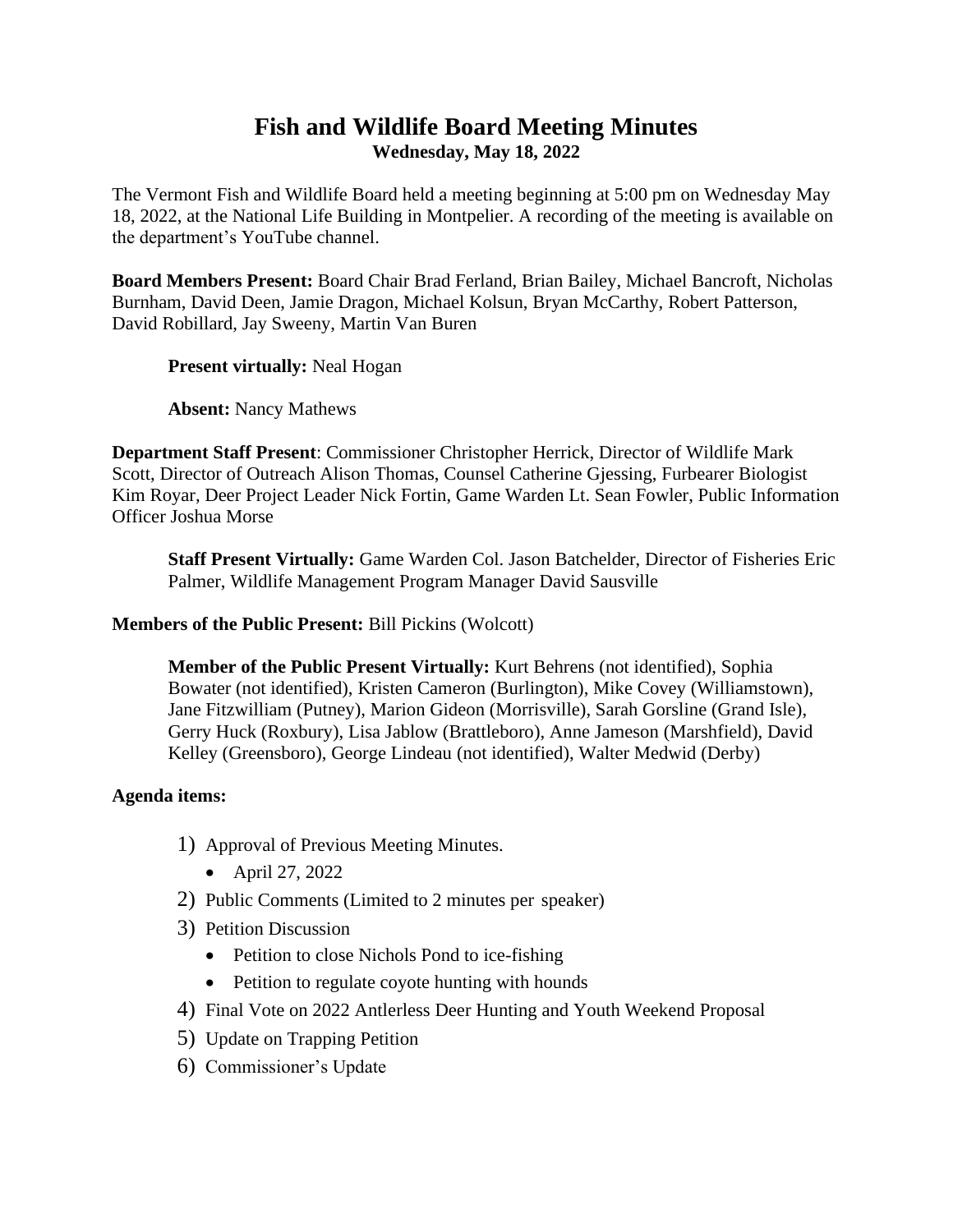## **APPROAL OF PREVIOUS MINUTES**

**Motion:** Chair Ferland moved to approve the previous meeting's minutes.

Vote: 10 yes, 0 no, 4 abstain for new members who were not in attendance and one absent member.

## **NEW MEMBERS INTRODUCED**

Commissioner Herrick and Chair Ferland introduced the newly appointed members: Nicholas Burnham, Neal Hogan, and Robert Patterson. The sitting board members and department staff present introduced themselves.

## **PUBLIC COMMENT (2 MINUTES PER SPEAKER)**

Kristen Cameron (Burlington): Stated that coyote hounding is dog fighting and should be illegal. Stated that the board and department historically privileges sportspeople, and that she looks forward to inclusion of other perspectives on the board as a matter of equity. Asked how the board can hold wildlife in public trust without diversity of thought in the decision-making process.

Lisa Jablow (Brattleboro): Stated that S201 and S281 are still to be resolved. Stated that legislators recognize the cruelty of Vermont's trapping practices. Stated that the commissioner and board have been tasked with crafting and adopting more humane practices, and that best management practices (BMPs) do not meet these standards. Recommended that the board accept recommendations on trapping [from Protect Our Wildlife (POW), Green Mountain Animal Defenders (GMAD), and the Humane Society]. Stated that the moratorium on coyote hunting is sensible until guidelines that allow hunters to keep their hounds under control can be established.

Anne Jameson (Marshfield, Wildlife Advocacy Coordinator for Green Mountain Animal Defenders): Acknowledged more open attitude and willingness to listen [from the department/board]. Stated that trapping and hunting coyotes with hounds are cruel. Listed trapping recommendations from GMAD [and others] including: prohibiting trapping of bobcats, otters, mink, fisher, and coyote on the basis of other stressors including habitat loss and the ecological services they provided; that gunshot should the only legal method of kill [of trapped furbearers]; that warning signs must accompany traps on public lands; that checking traps be mandated to occur before noon; that incidental take be reported within 24 hours; that drowning sets be prohibited.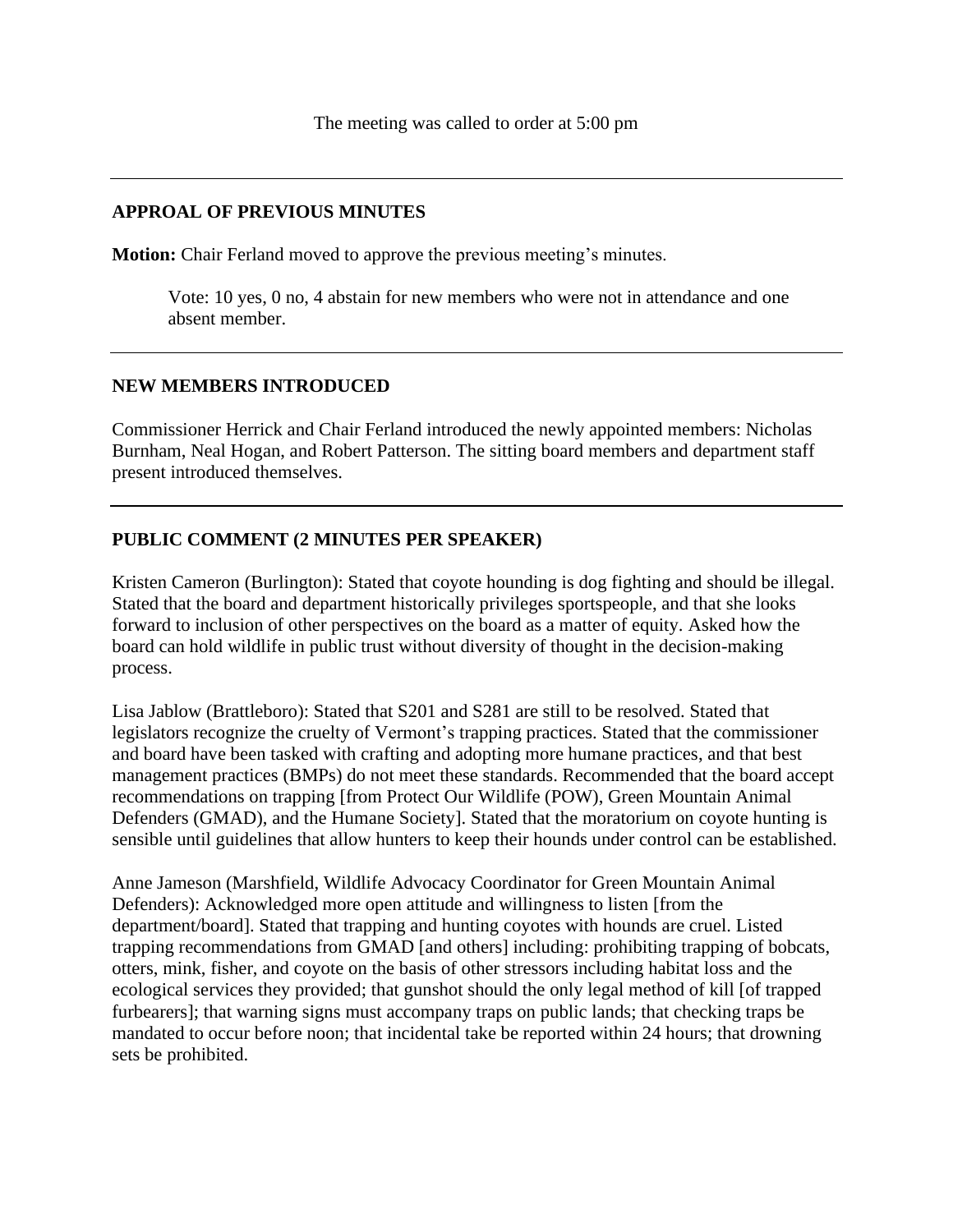Walter Medwid (Derby): Stated that his comments are general and not specific to the meeting's agenda. Stated that many movements, wildlife professionals, The Wildlife Society, the Association of Fish and Wildlife Agencies, Vermont legislators, and others, are calling for changes in wildlife management. Stated that large majorities of department staff also feel wildlife management should change. Called on board members to adapt to change.

Jane Fitzwilliam (Putney, Representing Vermont Coyote Coexistence Coalition): Stated that she does not see how the board can regulate coyote hounding and leg hold trapping to make them safer and more humane, and that both should be banned. Stated her interest in participating in future conversations with the department and discussing a regulated coyote hunting season.

Sarah Gorsline (Grand Isle): Identified herself as a landowner and Project Coyote employee. Stated that coexistence strategies can be financially viable. Stated support for S281, noting that coyotes are important keystone predators. Stated that coyote hounding violates landowner rights. Stated appreciation that the board is going to try to find meaningful solutions to these issues. Stated that baiting leads to more wildlife-human conflicts.

David Kelley (Greensboro, Vermont Wildlife Coalition Vice Chair): Stated that for hounding and trapping, currently legal means of take are not ethical and should be banned.

Gerry Huck (Roxbury, Vermont Wildlife Coalition Board): Asked that the board take a commonsense approach and consider all Vermonters when making decisions concerning trapping and hounding. Stated that Vermonters who have conflicts with hounds can experience serious and significant negative impacts.

Marion Gideon (Morrisville): Spoke to the petition to close ice fishing at Nichols Pond. Clarified that several individuals have used her family beach to access the pond, passing the notrespassing sign, and have been hostile to individuals who do have permission to fish there. Asked whether other lakes that are surrounded by private land/no public access are open to ice fishing and what strategies they may use to protect landowners and assure safety for anglers.

Board Chair Ferland thanked the commenters and stated that the board will take into account everything that they have heard.

## **PETITION DISCUSSION**

## **Petition to close Nichols Pond to ice fishing**

Chair Ferland turned the meeting over to Commissioner Herrick and Director of Fisheries Palmer for a summary on the department's recommendation responding to the petition. Palmer recommended the board deny the petition and responded to the four concerns listed in the petition:

1) No suitable public access in winter: The department talked to the town of Woodbury, and found that the class four town road leading to the dam is open to the public. Chair Ferland clarified that there is uncertainty in the community about the status and class of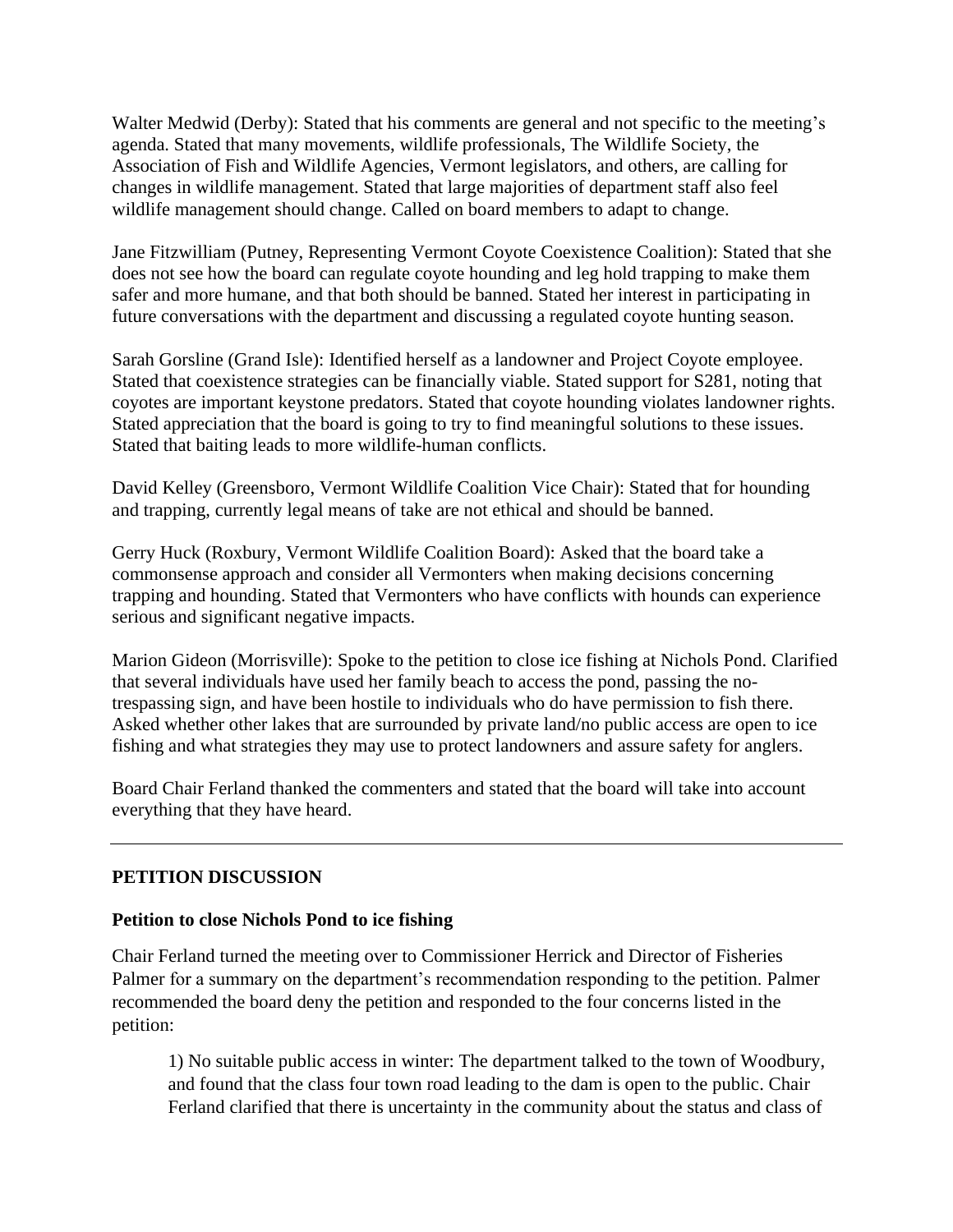this road and that the board should not make a decision on the basis of whether the road is a class 4 road. Palmer clarified that there are other lakes in VT with private shoreline ownership that are open to fishing, these have public access across private land with the landowner's permission.

2) Seasonal camps are vulnerable in the winter: Palmer acknowledged prior history, but no known vandalism this winter. Palmer suggested that ice fishing is likely to make the camps safer due to the presence of anglers and patrolling game wardens – Warden Circe patrolled the pond 10 times this winter. Deen asked for clarification of what "patrol" means, Fowler clarified that Wardens on patrol check for compliance with fishing regulations and would notice the general condition of camps.

3) Conservation of the trout population: Palmer stated that the species in the lake are stocked rainbow and lake trout placed there to provide fishing opportunities. Department research has not shown a negative impact from ice fishing to trout populations.

4) Ice safety: Palmer agreed that ice safety is an important consideration but stated that it is not just an issue at Nichols Pond. He stated that wardens have not seen any unusual safety issues when they have patrolled the pond. Palmer also noted that concerns about private property and access are valid, and that this is something the wardens and additional posting can address.

**Discussion:** Chair Ferland asked for clarification whether uncertainty about the status of the road has any impact on the recommendation. Palmer clarified that the department recommend ice fishing access be maintained regardless of road status. Ferland clarified that the status of the road (public or private) needs to be made clear to fishermen to avoid possible conflict. Palmer noted that the Agency of Transportation and the Town of Woodbury agree the road is class 4 but that a local family does not believe the road is public. Palmer stated the department will pursue conversations with all parties, and that this is not a pond where there is significant expected ice fishing pressure. Deen asked how long it will take to resolve this issue to determine if it is necessary the board vote on the matter this evening and suggested tabling the discussion until the status of the road is resolved.

**Motion:** Brian Bailey moved to deny petition to close Nichols to Ice Fishing. Michael Bancroft seconded.

Deen argued he made an out of order procedural motion to delay this vote one month, and wanted this on the record. Ferland acknowledged Deen but moved to vote on Bailey's motion first.

Vote: 12, 1 absent, 1 abstention, 0 no

#### **Petition to regulate coyote hunting with hounds**

Ferland introduced Mike Covey as a petitioner representing the Vermont Traditions Coalition's petition for the regulation of hunting coyotes with hounds.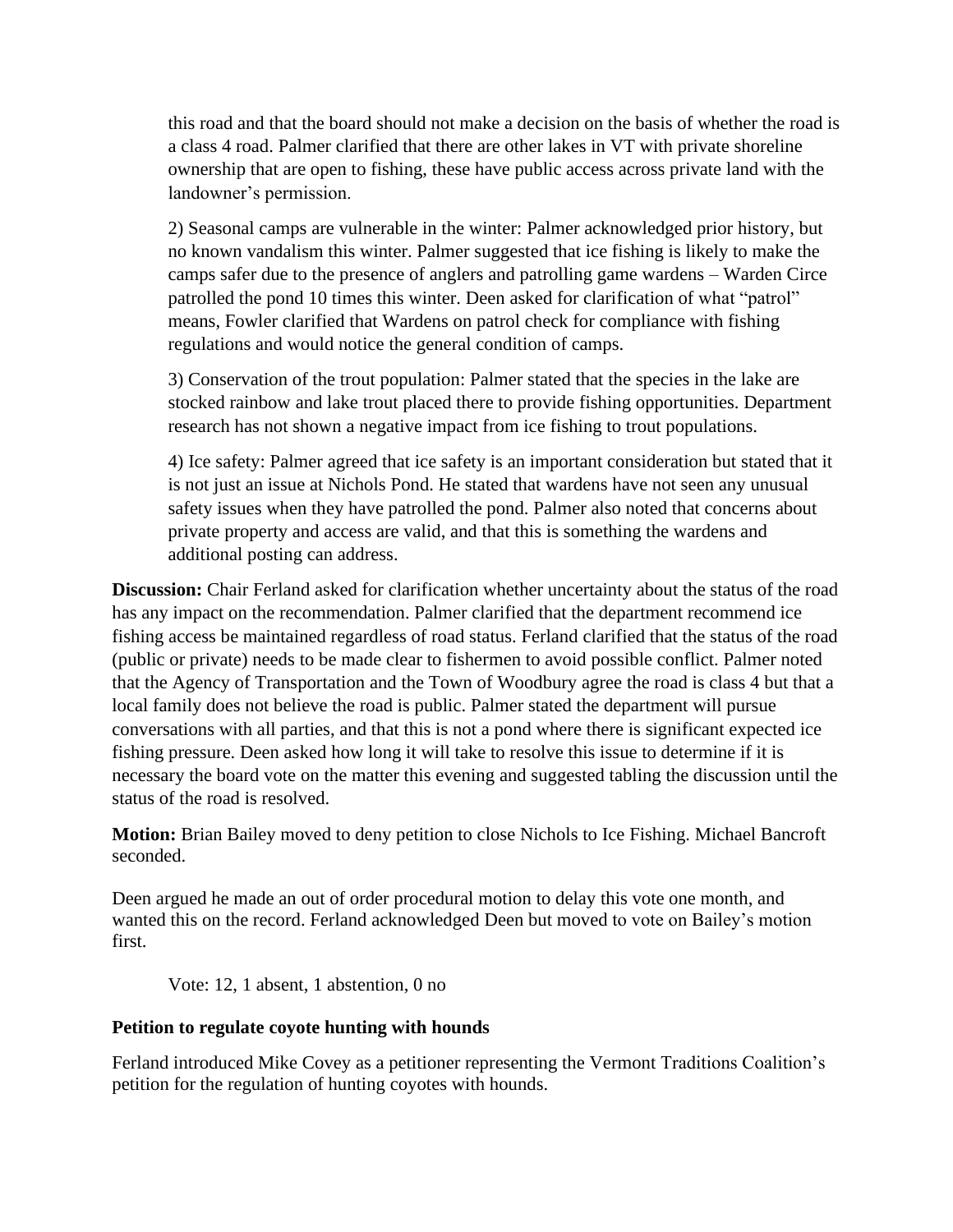Commissioner Herrick noted that he will update the board on the process the department will recommend on the trapping petition. He asked the board to accept this petition, as they did with the trapping petition, and noted that this petition is timely and that it is expected the Governor will sign S281.

Covey acknowledged the brevity of the Vermont Traditions Coalition's petition and stated that its purpose is to start a process with the board. He stated that it will be important for the board work with those who engage in the activity, as it will do with the trapping petition. He argued that hound hunters will be the most impacted stakeholder community and that the department must work with this community. He stated that the legislature's change of S281 from the ban to a movement for regulation of hunting coyotes with hounds is a statement of the practice's value. He expressed concern that individuals not engaged in the practice but with decision making power could introduce pitfalls to the process. He stated that the sporting community provides wise council, and that he has started working with a number of coyote hounders to propose a set of rules adapted from the bear rules. Covey expressed his hope that the department will join hounders in discussion and urged the board to take the Vermont Traditions Coalition petition up at this time.

Ferland clarified that at this time in the board meeting the window for public comments has been closed, and that Covey's statements were part of the 10 minute presentation window allotted to petitioners.

**Discussion:** Sweeney noted that this regulation will have impacts on those outside of the coyote hounding community and that the board needs to acknowledge all stakeholders. Covey expressed concern that such a process might include stakeholders who wish to see the practice end. Deen noted that if the board does not engage with all stakeholders, it risks having its rulemaking power revoked by the legislature. He stated his conviction that the stakeholders who brought S281 to the legislature must be engaged by the board. Robillard noted that discussion on this topic has been heavily influenced by misinformation and that he looks forward to learning more. Van Buren asked Covey for a timeline for his recommendation from coyote hounders, and Covey replied that he expects a recommendation within a week. Sweeney clarified that accepting the petition would give the department a chance to craft proposed rules for the board's review, which would then go to public comment. Commissioner Herrick further clarified that if the petition is approved, the department would return at the next board meeting with a plan and timeline for how to approach this issue. Ferland and Director of Wildlife Mark Scott further clarified that this is the process the board and staff have already begun on trapping and coyote hunting broadly.

**Motion:** Bryan McCarthy moved to accept the petition. Michael Kolsun seconded the movement.

Vote: 13 yes, 1 absent

## **FINAL VOTE ON 2022 ANTLERLESS DEER HUNTING AND YOUTH WEEKEND PROPOSAL**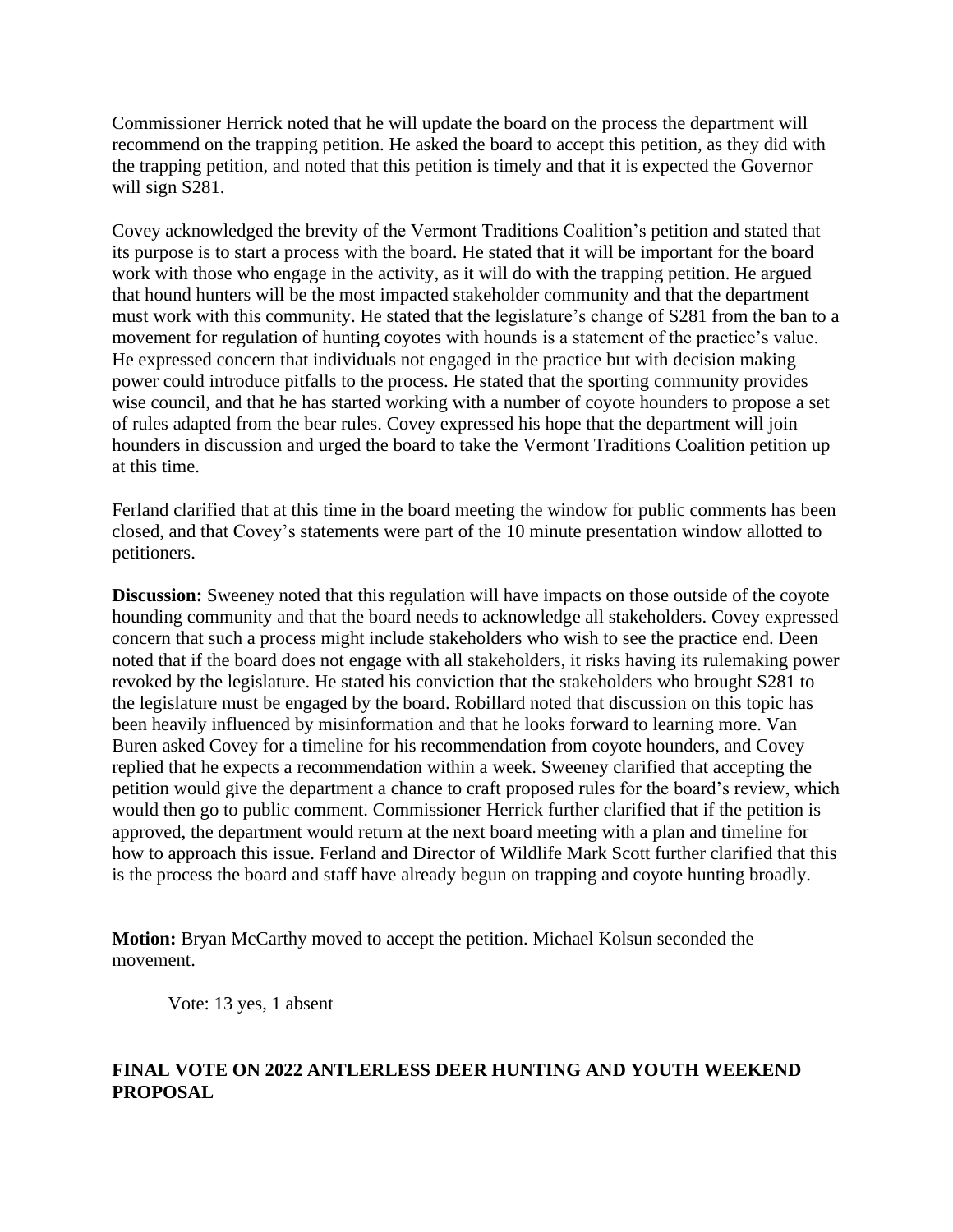Mark Scott summarized the five in person public hearings and one virtual hearing held on this topic. He thanked board members Bailey and Van Buren who attended most meetings and noted high warden division participation. He noted overall low attendance by the public, that the department took all attendees seriously, recorded any comments and provided these to the board in the appendixes to the recommendation. Scott thanked Sausville and Fortin for excellent work at the meetings and invited Fortin to summarize the recommendation.

Fortin summarized the recommendation: all WMUs are recommended to be open to archery for antlerless hunting, youth and novice season are recommended to allow one deer of any sex in all WMUs with no antler point restrictions, and 19,400 muzzleloader antlerless permits are recommended to be issued across the state. Fortin noted that this is the same recommendation the board received in April, and that the board has authority to change any element of this.

**Discussion:** Ferland asked Fortin to remind the board of the usual ratio of permits issued to deer harvested. Fortin reported that the fill rate on antlerless permits is roughly 15% statewide, and that the management objective goal is to kill a much smaller number of deer than the number of permits issued. Patterson stated that he listened to the presentation and read all comments, and that Fortin's responses to comments were excellent. Van Buren stated that low meeting attendance is a good barometer of public satisfaction. Sweeney pointed out that one comment received suggests the department is doing this for the money, and that he wished to clarify that the Board has never discussed fundraising through the number permits to be issued and that the objective is a healthy deer herd.

**Motion:** Deen moved to approve the recommendation. Van Buren seconded the motion.

Vote: 13 yes, 1 absent

**Post Vote:** Commissioner Herrick acknowledged Fortin's excellent work, and credited Scott as well. He noted that he has received feedback from the public that Fortin has made complex topics accessible.

The board broke for a 30 minute dinner at 6:20 pm

## **UPDATE ON TRAPPING PETITION**

Commissioner Herrick updated the board on the department's proposal for acting on the trapping petition. He stated that the department needs to hear from all stakeholders, and will host a working group to develop rules that regulate the use of foothold traps according to BMPs and consider other proposals related to animal welfare, selectivity, and safety. He clarified that the proposed working group process is not a referendum on trapping, that close collaboration with the Senate and House crafted the final version of S201 which is in line with the petition the board is responding to. He further clarified that the department aims to convene stakeholders committed in good faith to working towards the goals above through fair process. Commissioner Herrick also noted that Vermont is the first state to recommend trapping BMPs as a standard for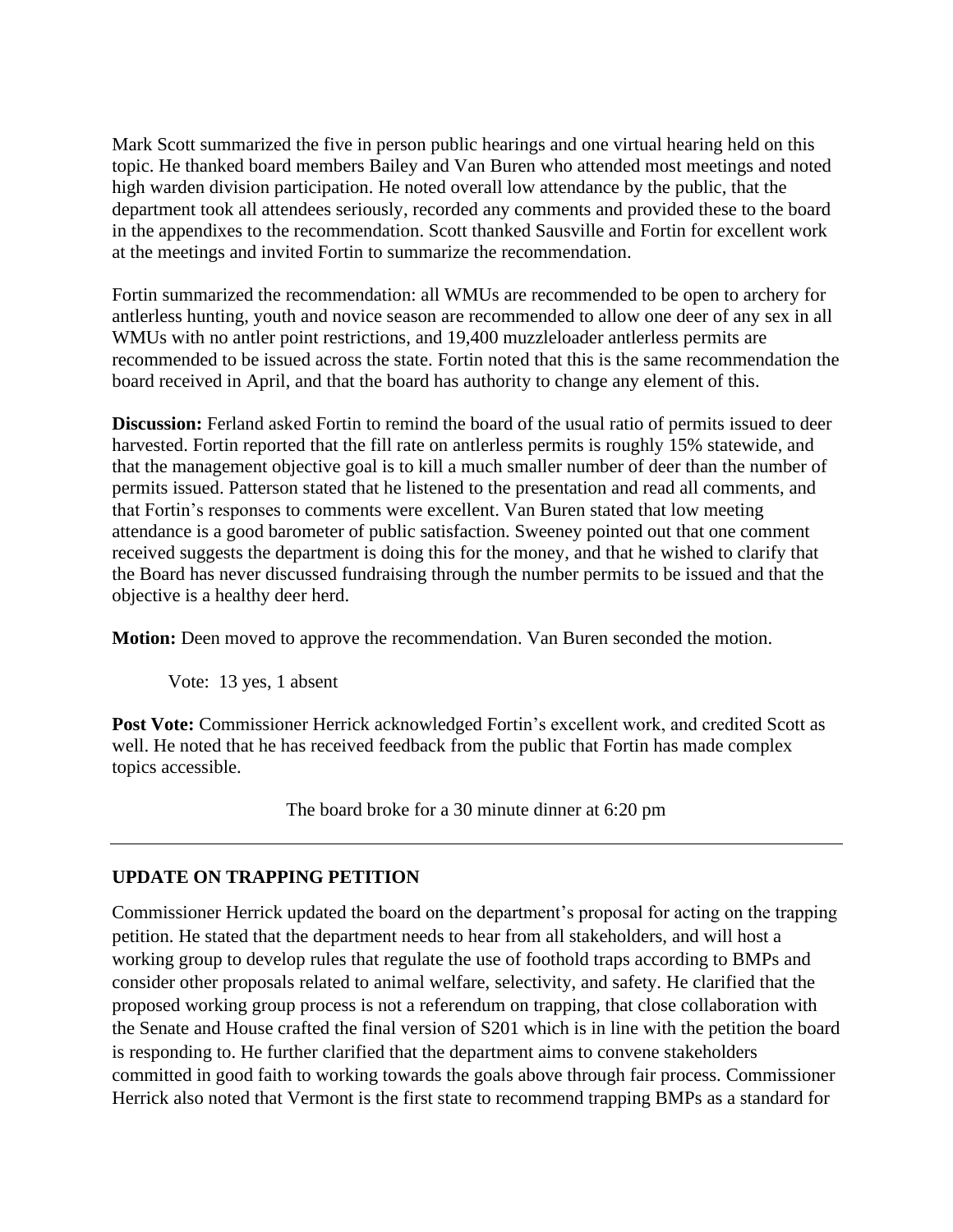regulation. He outlined the working group's propose objectives: 1) to gain informed consent on process and outcomes from stakeholders and maintain equitable and transparent process mirroring the process by which the department and legislature arrived at the current form of S201; to 2) secure agreement on the final language of the trapping rules; and to 3) ensure that the rules are clear, applicable, practical, and enforceable. He listed the proposed members of the working group and the proposed timeline. Commissioner Herrick affirmed the department's commitment to open process.

**Discussion:** Ferland asked for a rough estimate of how long the rulemaking process is expected to take. Counsel Gjessing provided details and noted that there will be several meetings with LCAR. Ferland conjectured that the rules will likely go into effect in March, Gjessing added that they may be implemented sooner. Bancroft asked for clarity on whether the opened trapping rule in response to the VTA's petition will be impacted by S201. Commissioner Herrick clarified that a comprehensive approach accounting for both would be most efficacious.

Bancroft asked how the proposed working group was arrived at. Commissioner Herrick clarified that these are known stakeholders with expertise. Bancroft asked how often working groups are used by the department, and how effective they are. The commissioner clarified that the proposed working group is a good faith initiative that the department's collaborative approach to the legislative session reflects that intention. Gjessing added the process to update the Threatened and Endangered Species statute to include habitat conservation as an example of a successful working group in the department's recent history. Scott noted that working groups are dependent on context and desired goals. He added that because this is a complex issue a working group led by Kim Royar, who has considerable expertise, is called for. Scott noted that this is an ambitious timeline, and that the department has the goal of completing the process before the next legislative session. Scott added that the list of participants the department proposed will leave some parties out at the working group stage, but that the membership recommendation was carefully deliberated and the board can offer feedback. The commissioner further clarified that the purpose of the working group stage is to help the department craft its recommendation to the board, and that the department and board would subsequently move to public hearings on the recommendations generated. He added that the goal is not to exclude stakeholders – the goal is to create a leadership group to generate a recommendation, and then open the recommendations to further stages of public process.

Scott reminded the board that they are the first to hear about this, and the department's goal is to give the board a chance to get familiar with the proposed process. Deen affirmed the value of working groups in his history as an environmental legislator. Ferland affirmed that the legislature has ruled [via S201] that this process is not intended as a referendum on trapping, and that establishing that as the starting point for the working group will be crucial.

Scott invited Kim Royar to speak, noting her expertise from working with peers nationally on this topic. Royar described her proposed approach: invite BMP research effort chair to give working group members the relevant background at the start; then divide the working group into breakouts for conversation, with minutes posted after meetings. Royar suggested 3-4 working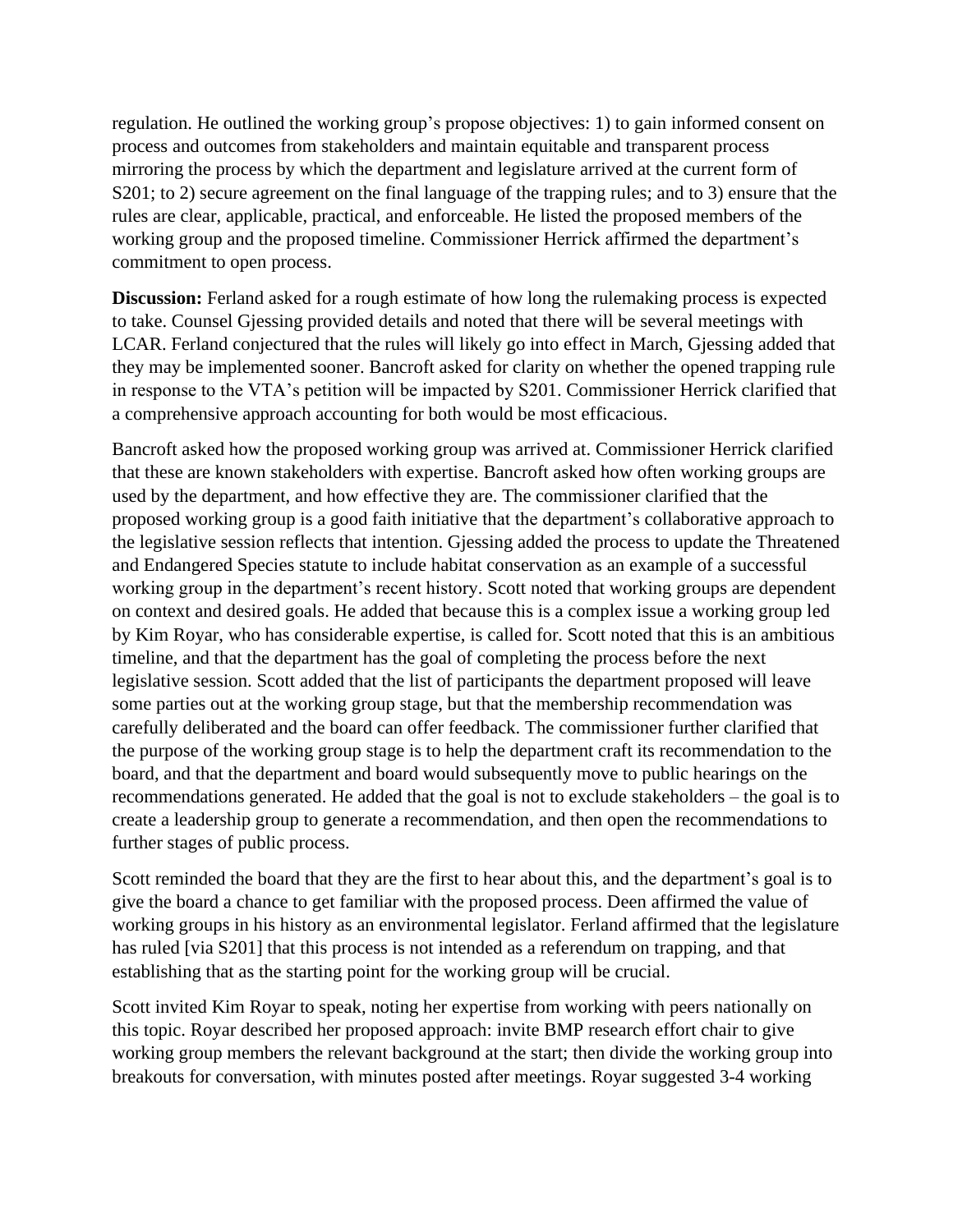group meetings, early in the evening to allow working participants. She reaffirmed that the goal of the proposed working group is getting informed consent for a path forward from stakeholders.

Bailey asked whether suggested organizations will pick their own representatives; Scott confirmed this. Bailey questioned whether the commissioner would have veto power with respects to proposed membership. Commissioner Herrick confirmed that he would, but added that he would need very strong reasons if he were to use it. He stated his goal of finding common ground, and identified this process being the start of building towards an ability to do this.

Ferland questioned whether having multiple iterations of this process, for instance on trapping and coyotes at once, is feasible given department staff capacity. Commissioner Herrick clarified that different teams would lead these efforts in order to respect the capacity of department staff. Ferland clarified that no further board motion is needed at this time, since the prior vote to open the trapping rule covered the establishment of a working group that the board will be getting periodic updates on progress.

## **COMMISSIONER'S UPDATE**

Commissioner Herrick welcomed new board members Burnham, Hogan, and Patterson, and congratulated newly appointed chair Ferland.

Commissioner Herrick updated the board on the legislative session and noted the success the collaborative approach taken by the department and legislature. He reminded the board that there are passionate stakeholders on all sides of wildlife issues, and that the department's mission is to do what is best for the wildlife all cases.

Commissioner Herrick then announced that the department will be looking to propose its own legislative initiatives moving forward to show its proactiveness as part of an agency-wide endeavor. With a large number of new legislators coming to the table, the commissioner identified the importance educating the legislature about the department's full scope of work. He highlighted the department's work on habitat restoration, wildlife passage and connectivity, and the fact that climate change and development are the biggest threats to Vermont's wildlife populations. He recognized the dedication and expertise of the department's staff, and reminded the board that Vermonters as a whole are pulling in the same direction despite some misinformation to the contrary. Commissioner Herrick closed with the updated that the Agency of Public Safety bill was not passed, meaning that the warden division will remain with the department.

## **OPEN DISCUSSION**

The board discussed trapping regulations during deliberation on S201, and the moratorium associated with S281.

Meeting adjourned at 7:49 pm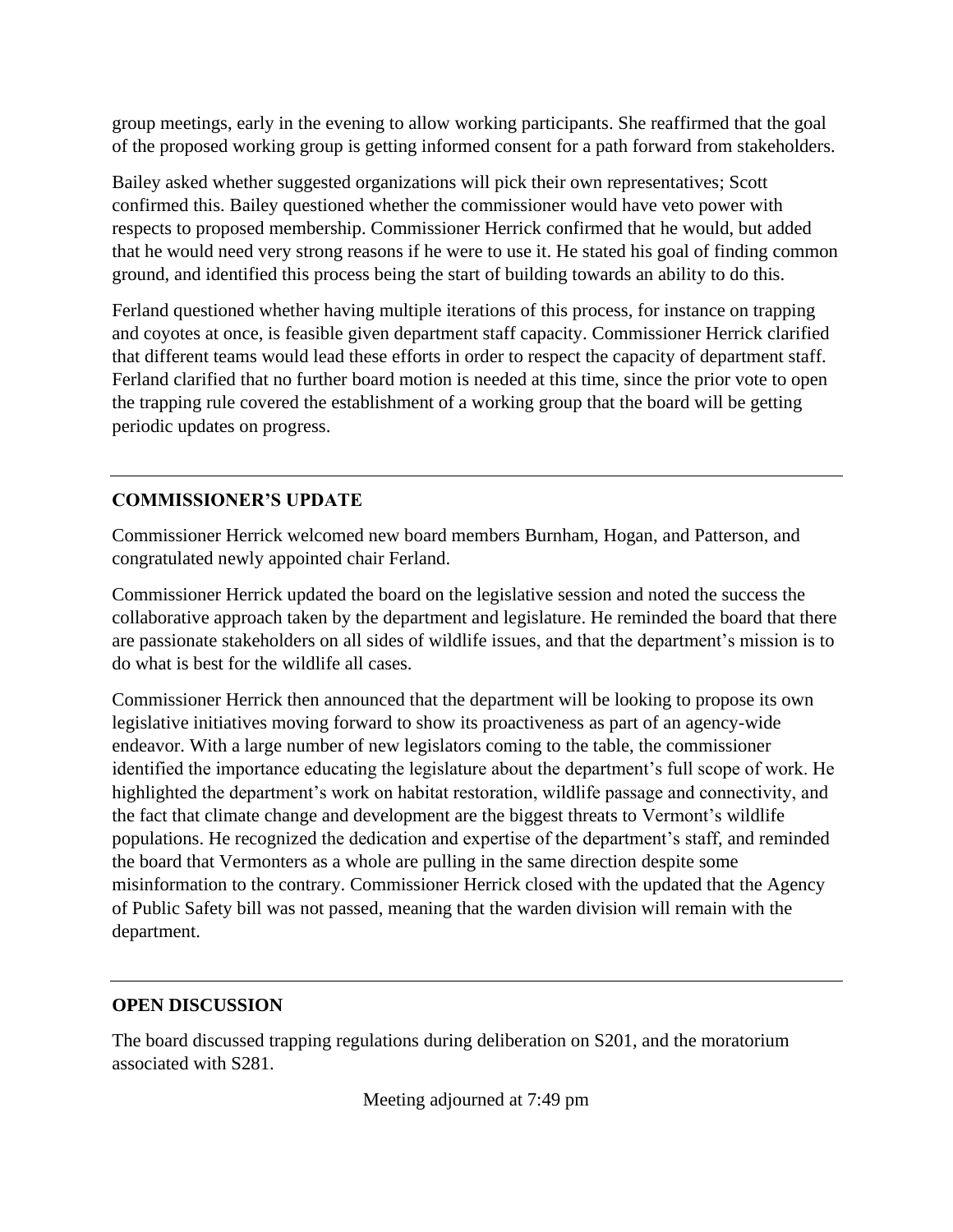| From:               | <b>Bradley Ferland</b>                                                    |
|---------------------|---------------------------------------------------------------------------|
| To:                 | <b>Mike Covey</b>                                                         |
| Cc:                 | ANR.FWBoard@list.vermont.gov                                              |
| Subject:            | Re: [ANR.FWBoard] Petition to regulate the hunting of coyotes with hounds |
| Date:               | Thursday, May 5, 2022 8:47:19 AM                                          |
| <b>Attachments:</b> | ATT00001.txt                                                              |

#### **EXTERNAL SENDER: Do not open attachments or click on links unless you recognize and trust the sender.**

Thank you Mike. Please consider this request received.

Brad Ferland Caledonia County

On Wed, May 4, 2022 at 5:17 PM Mike Covey [<mcovey802@gmail.com](mailto:mcovey802@gmail.com)> wrote: Hello Members of the Fish and Wildlife Board,

I am writing to petition you to regulate the use of hounds for the hunting of coyotes. We feel this is a valuable practice, but we do see the need for regulation. We look forward to helping you facilitate the development of thoughtful rules surrounding this practice.

My Best Regards,

Mike Covey Executive Director Vermont Traditions Coalition (802) 461-3786

ANR.FWBoard mailing list [ANR.FWBoard@list.vermont.gov](mailto:ANR.FWBoard@list.vermont.gov) <https://list.vermont.gov/mailman/listinfo/anr.fwboard>

 $\mathcal{L}_\mathcal{L}$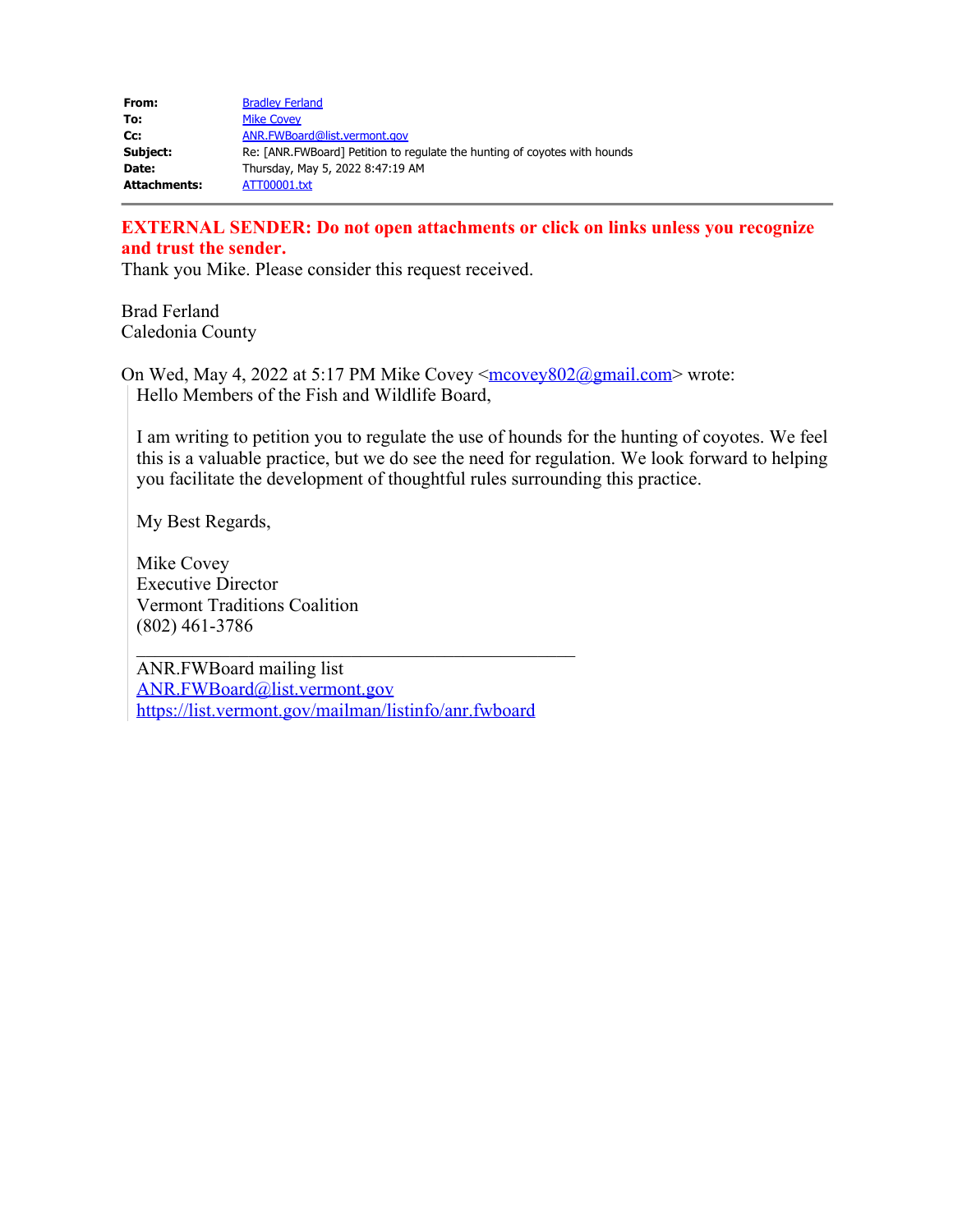#### February 1, 2022

To: Vermont Fish & Wildlife Department

Attn: Christopher Herrick – Commissioner

Cc: Brian Bailey – Washington County board member

From: Kurt Behrens –Nichols Pond Association President

Subject: Petition for Rule Change

Gentlemen,

I am writing this letter on behalf of the Nichols Pond Association Inc. to respectfully ask you to consider a small change to the fishing regulations as they pertain to Nichols Pond in Woodbury, Vermont. Specifically, we would like to add: *"Only open to fishing from second Saturday in April to Oct. 31"*. We believe this rule is justified for the following reasons:

- **1.) There is no suitable public access in winter.** There is a private road to the dam on Nichols Pond that is available to fishermen in summer months, but it is gated and unplowed in winter.
- **2.) Seasonal camps are vulnerable in winter.** The only way to access the ice is by crossing private camp-owners property. There are no property owners occupying their camps in winter except for brief welfare checks on their properties. Nichols Pond has a history of partying, vandalism, break-ins and thefts. No property on the pond has been spared. The property owners believe that inviting the general public to come to the pond for any reason in the winter when our camps are most vulnerable needlessly endangers our properties.
- **3.) Conservation of the trout population.** Nichols Pond is a small body of water and overfishing Lake Trout can easily be done. Ice fishing lends itself to long periods of fishing on the bottom where Lake Trout feed on dead fish and pursue Smelt. Lake Trout must compete with the invasion of Smallmouth Bass as well. East Long Pond is in a similar position and has recently experienced a decline in its Trout population even before ice fishing was allowed.
- **4.) The ice is unsafe for fishermen.** There are underwater springs in some locations of the Nichols Pond which create and hide thin ice. And the only logical access for fishermen is at the dam spillway where the ice is unpredictable. We know VT Fish & Wildlife tries to